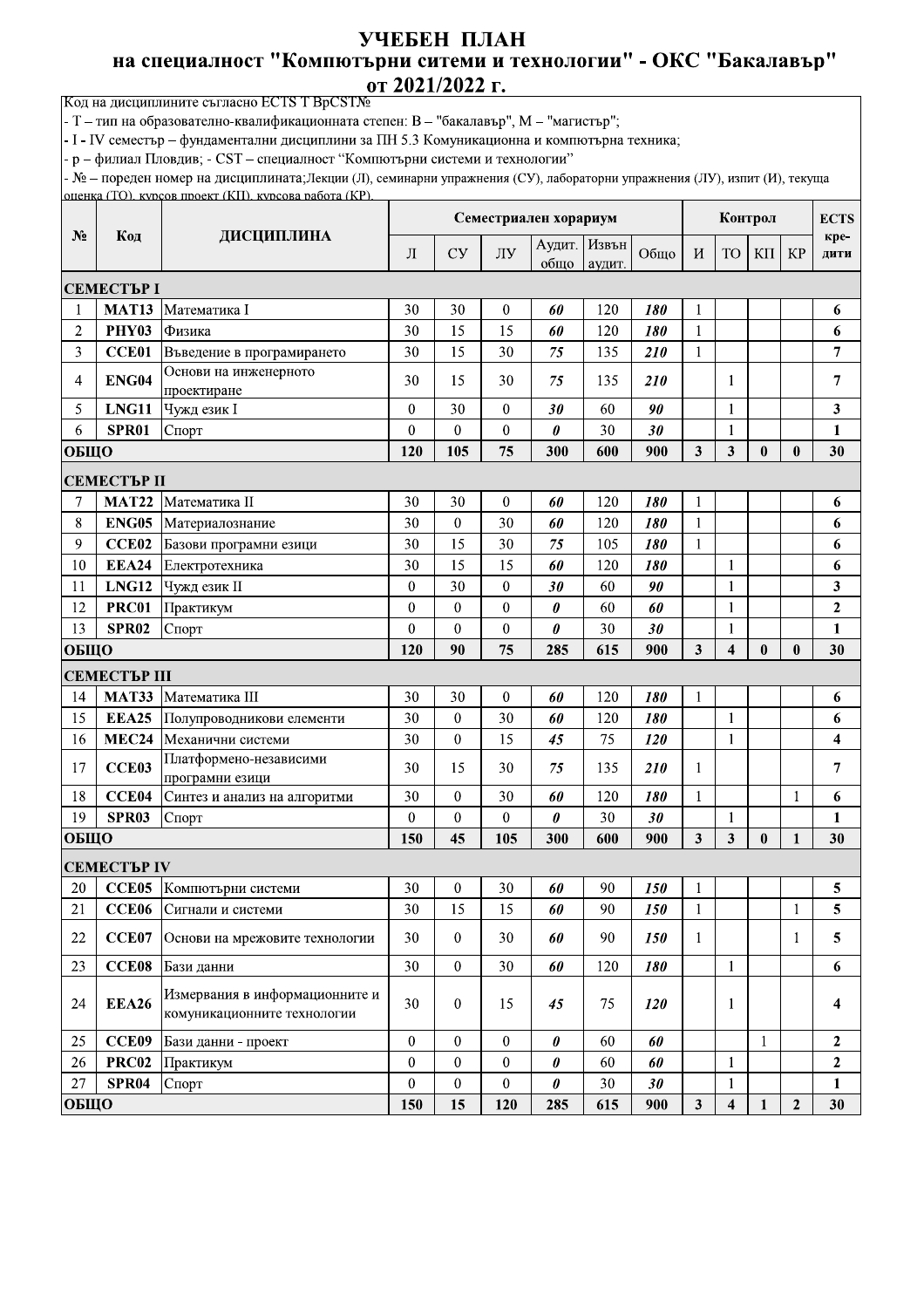|       |                    |                                                       | Семестриален хорариум<br>Контрол |                  |                  |                        |        |            |                         |                |              |                | <b>ECTS</b>    |
|-------|--------------------|-------------------------------------------------------|----------------------------------|------------------|------------------|------------------------|--------|------------|-------------------------|----------------|--------------|----------------|----------------|
| $N_2$ | Код                | ДИСЦИПЛИНА                                            | Л                                | <b>CY</b>        | ЛУ               | Аудит.   Извън<br>общо | аудит. | Общо       | И                       | <b>TO</b>      | ΚП           | <b>KP</b>      | кре-<br>дити   |
|       | <b>СЕМЕСТЪР V</b>  |                                                       |                                  |                  |                  |                        |        |            |                         |                |              |                |                |
| 28    | <b>BpCST01</b>     | Анализ и синтез на логически<br>схеми                 | 30                               | $\mathbf{0}$     | 25               | 55                     | 95     | 150        | 1                       |                |              |                | 5              |
| 29    |                    | ВрСSТ02 Цифрова схемотехника                          | 30                               | $\overline{0}$   | 15               | 45                     | 75     | 120        | $\mathbf{1}$            |                |              |                | 4              |
| 30    |                    | ВрСSТ03 Компютърна периферия                          | 30                               | $\mathbf{0}$     | 15               | 45                     | 75     | <b>120</b> |                         | $\mathbf{1}$   |              |                | 4              |
| 31    |                    | <b>BpCST04</b> Операционни системи                    | 30                               | $\mathbf{0}$     | 25               | 55                     | 95     | 150        |                         | $\mathbf{1}$   |              | $\mathbf{1}$   | 5              |
| 32    |                    | <b>BpCST05</b> Основи на компютърната графика         | 30                               | $\boldsymbol{0}$ | 30               | 60                     | 90     | 150        | $\mathbf{1}$            |                |              |                | 5              |
| 33    |                    | <b>ВрСSТ06</b> Програми проекти                       | 30                               | $\theta$         | 25               | 55                     | 95     | 150        |                         | $\mathbf{1}$   |              | $\mathbf{1}$   | 5              |
| 34    | BpCST07            | Проект (по избрана дисциплина №<br>28, 29, 30, 32)    | $\mathbf{0}$                     | $\overline{0}$   | 0                | 0                      | 60     | 60         |                         |                | 1            |                | $\mathbf{2}$   |
| ОБЩО  |                    |                                                       | 180                              | $\boldsymbol{0}$ | 135              | 315                    | 585    | 900        | 3                       | 3              | 1            | $\overline{2}$ | 30             |
|       | <b>СЕМЕСТЪР VI</b> |                                                       |                                  |                  |                  |                        |        |            |                         |                |              |                |                |
| 35    |                    | <b>BpCST08</b>  Компютърни архитектури                | 30                               | $\mathbf{0}$     | 30               | 60                     | 90     | 150        | 1                       |                |              |                | 5              |
| 36    |                    | <b>ВрСЅТ09</b> Програмни среди                        | 30                               | $\mathbf{0}$     | 30               | 60                     | 90     | <b>150</b> | 1                       |                |              | $\mathbf{1}$   | 5              |
| 37    | <b>BpCST10</b>     | Обектно-ориентирано<br>програмиране                   | 30                               | $\mathbf{0}$     | 30               | 60                     | 90     | 150        | 1                       |                |              | 1              | 5              |
| 38    |                    | ВрСST11 Избираема дисциплина <sup>**</sup> (списък 1) | 30                               | $\theta$         | 15               | 45                     | 105    | 150        | 1                       |                |              |                | 5              |
| 39    |                    | ВрСST12 Избираема дисциплина <sup>**</sup> (списък 2) | 30                               | $\theta$         | 15               | 45                     | 75     | 120        |                         | 1              |              |                | 4              |
| 40    | BpCST13            | Свободно избираема дисциплина<br>(списък 3)           | 30                               | $\theta$         | 15               | 45                     | 75     | <b>120</b> |                         | 1              |              |                | 4              |
| 41    | BpCST14            | Проект (по избрана дисциплина №<br>35,39)             | $\mathbf{0}$                     | $\overline{0}$   | $\bf{0}$         | 0                      | 60     | 60         |                         |                | 1            |                | $\overline{2}$ |
| ОБЩО  |                    |                                                       | 180                              | $\bf{0}$         | 135              | 315                    | 585    | 900        | $\overline{\mathbf{4}}$ | $\overline{2}$ | $\mathbf{1}$ | $\overline{2}$ | 30             |
|       | СЕМЕСТЪР VII       |                                                       |                                  |                  |                  |                        |        |            |                         |                |              |                |                |
| 42    |                    | <b>ВрСST15</b> Паралелно програмиране                 | 30                               | $\theta$         | 30               | 60                     | 90     | 150        | 1                       |                |              |                | 5              |
| 43    |                    | <b>ВрСST16</b> Приложно мрежово програмиране          | 30                               | $\boldsymbol{0}$ | 30               | 60                     | 90     | 150        | 1                       |                |              |                | 5              |
| 44    |                    | ВрСST17 Избираема дисциплина <sup>**</sup> (списък 4) | 30                               | $\theta$         | 15               | 45                     | 105    | 150        |                         | $\mathbf{1}$   |              | 1              | 5              |
| 45    |                    | ВрСST18 Избираема дисциплина** (списък 5)             | 30                               | $\mathbf{0}$     | 15               | 45                     | 105    | <b>150</b> |                         | 1              |              | 1              | 5              |
| 46    |                    | ВрСST19 Избираема дисциплина <sup>**</sup> (списък 6) | 30                               | $\mathbf{0}$     | 15               | 45                     | 105    | 150        | 1                       |                |              |                | 5              |
| 47    | BpCST20            | Избираема мениджърска<br>дисциплина (списък 7)        | 30                               | 15               | $\bf{0}$         | 45                     | 45     | 90         |                         | 1              |              |                | 3              |
| 48    | BpCST21            | Проект (по избрана дисциплина №<br>42, 43, 46)        | $\boldsymbol{0}$                 | $\mathbf{0}$     | $\boldsymbol{0}$ | $\boldsymbol{\theta}$  | 60     | 60         |                         |                | 1            |                | $\mathbf{2}$   |
| ОБЩО  |                    |                                                       | 180                              | 15               | 105              | 300                    | 600    | 900        | $\mathbf{3}$            | 3              | 1            | $\mathbf{2}$   | 30             |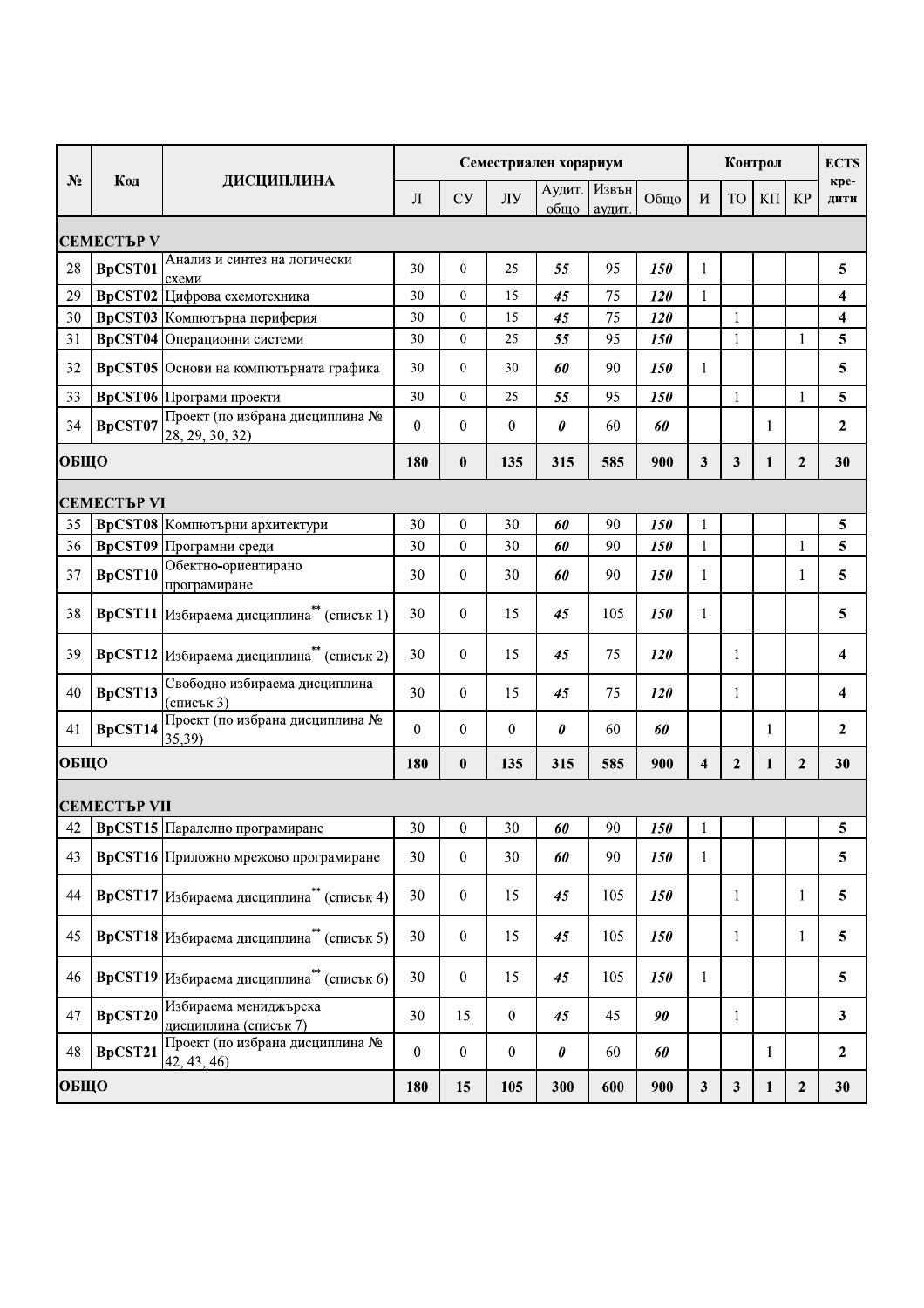|                      |         |                                                              |          |          |          | Семестриален хорариум |                 |                              | Контрол<br><b>ECTS</b> |              |  |       |   |  |  |
|----------------------|---------|--------------------------------------------------------------|----------|----------|----------|-----------------------|-----------------|------------------------------|------------------------|--------------|--|-------|---|--|--|
| $N_2$                | Код     | ДИСЦИПЛИНА                                                   | Л        | Cy       | ЛУ       | Аудит.<br>общо        | Извън<br>аудит. | Общо<br><b>TO</b><br>И<br>ΚП | <b>KP</b>              | кре-<br>ДИТИ |  |       |   |  |  |
| <b>СЕМЕСТЪР VIII</b> |         |                                                              |          |          |          |                       |                 |                              |                        |              |  |       |   |  |  |
| 49                   |         | <b>ВрСЅТ22</b> Избираема дисциплина <sup>**</sup> (списък 8) | 30       | $\theta$ | 20       | 50                    | 100             | 150                          |                        |              |  |       | 5 |  |  |
| 50                   | BpCST23 | Свободно избираема дисциплина<br>(списък 9)                  | 30       | $\theta$ | 20       | 50                    | 100             | 150                          |                        |              |  | $***$ | 5 |  |  |
| 51                   | BpCST24 | Свободно избираема дисциплина<br>(списък 10)                 | 30       | 10       | 10       | 50                    | 100             | 150                          |                        |              |  | ***   | 5 |  |  |
| 52                   | BpCST25 | Свободно избираема дисциплина<br>(списък 11)                 | 30       | 20       | $\theta$ | 50                    | 100             | <i>150</i>                   |                        |              |  |       | 5 |  |  |
| 53                   |         | <b>ВрСЅТ26</b> Дипломно проектиране                          | $\theta$ | $\theta$ | $\theta$ | $\theta$              | 300             | 300                          | Дипломна защита        | 10           |  |       |   |  |  |
| <b>ОБЩО</b>          |         | 120                                                          | 30       | 50       | 200      | 700                   | 900             | $\bf{0}$                     | 4                      | $\bf{0}$     |  | 30    |   |  |  |

\*<br>Забележка: Формата за контрол (Текуща оценка) по дисциплините "Спорт" и "Практикум" е "Зачита се/Не се зачита".

\*\*Забележка: Дисциплини 38.1, 39.1, 44.1, 45.1, 46.1, 49.1 формират модул "Компютърно инженерство". Дисциплини 38.2, 39.2, 44.2, 45.2, 46.2, 49.2 формират модул "Програмни системи".

\*\*\*Забележка: Студентите изработват курсова работа по една от дисциплини 50, 51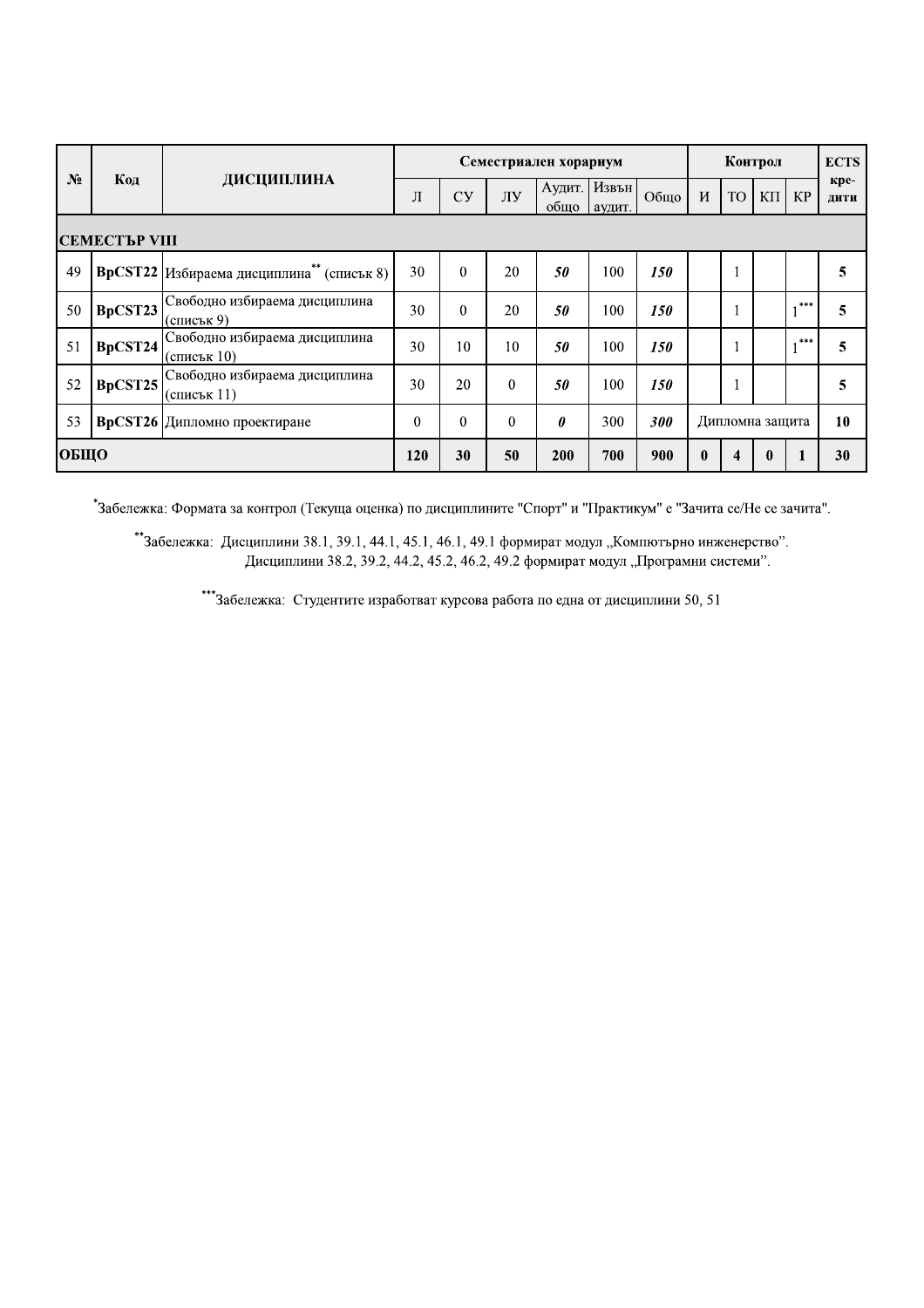| Списък 1 Задължително избираема дисциплина |                                                     |                  |  |  |  |  |  |
|--------------------------------------------|-----------------------------------------------------|------------------|--|--|--|--|--|
| 1                                          | Микропроцесорни системи                             | BpCST11.1        |  |  |  |  |  |
| $\overline{2}$                             | Съвременни JAVA технологии                          | <b>BpCST11.2</b> |  |  |  |  |  |
|                                            | Списък 2 Задължително избираема дисциплина          |                  |  |  |  |  |  |
| 1                                          | Вградени системи                                    | <b>BpCST12.1</b> |  |  |  |  |  |
| $\overline{2}$                             | Дискретни структури                                 | <b>BpCST12.2</b> |  |  |  |  |  |
|                                            | Списък 3 Свободно избираема дисциплина              | $ECTS = 4$       |  |  |  |  |  |
| 1                                          | Роботика                                            | <b>BpCST13.1</b> |  |  |  |  |  |
| $\overline{2}$                             | Методи и устройства за цифрова обработка на сигнали | <b>BpCST13.2</b> |  |  |  |  |  |
|                                            | Списък 4 Задължително избираема дисциплина          | $ECTS = 5$       |  |  |  |  |  |
| 1                                          | Системи с програмируема логика                      | <b>BpCST17.1</b> |  |  |  |  |  |
| $\overline{2}$                             | Web програмиране                                    | <b>BpCST17.2</b> |  |  |  |  |  |
|                                            | Списък 5 Задължително избираема дисциплина          | $ECTS = 5$       |  |  |  |  |  |
| 1                                          | Тестване и диагностика на компютърни системи        | <b>BpCST18.1</b> |  |  |  |  |  |
| $\overline{2}$                             | Създаване на приложен софтуер със С#                | <b>BpCST18.2</b> |  |  |  |  |  |
|                                            | Списък 6 Задължително избираема дисциплина          | $ECTS = 4$       |  |  |  |  |  |
| 1                                          | Системно програмиране                               | <b>BpCST19.1</b> |  |  |  |  |  |
| $\overline{c}$                             | Обучение и самообучение в програмирането            | <b>BpCST19.2</b> |  |  |  |  |  |
|                                            | Списьк 7 Свободно избираема мениджьрска дисциплина  | $ECTS = 3$       |  |  |  |  |  |
| 1                                          | Мениджмънт                                          | <b>BpCST20.1</b> |  |  |  |  |  |
| $\overline{2}$                             | Маркетинг                                           | <b>BpCST20.2</b> |  |  |  |  |  |
| 3                                          | Управление на малка фирма                           | <b>BpCST20.3</b> |  |  |  |  |  |
|                                            | Списък 8 Задължително избираема дисциплина          | $ECTS = 5$       |  |  |  |  |  |
| 1                                          | Операционни системи за работа в реално време        | <b>BpCST22.1</b> |  |  |  |  |  |
| $\overline{2}$                             | XML технологии                                      | <b>BpCST22.2</b> |  |  |  |  |  |
|                                            | Списък 9 Свободно избираема дисциплина              | $ECTS = 5$       |  |  |  |  |  |
| 1                                          | Програмиране за Android                             | <b>BpCST23.1</b> |  |  |  |  |  |
| $\overline{2}$                             | 3D моделиране и печат                               | <b>BpCST23.2</b> |  |  |  |  |  |
| 3                                          | Информационни и управляващи системи                 | <b>BpCST23.3</b> |  |  |  |  |  |
|                                            | Списьк 10 Свободно избираема дисциплина             |                  |  |  |  |  |  |
| 1                                          | Високопроизводителни компютърни системи             | <b>BpCST24.1</b> |  |  |  |  |  |
| $\overline{c}$                             | Функционално програмиране                           | <b>BpCST24.2</b> |  |  |  |  |  |
|                                            | Списък 11 Свободно избираема дисциплина             |                  |  |  |  |  |  |
| 1                                          | Статистически методи за обработка на информация     | <b>BpCST25.1</b> |  |  |  |  |  |
| $\overline{2}$                             | Техника на безопасност                              | <b>BpCST25.2</b> |  |  |  |  |  |

## СПИСЪЦИ НА ИЗБИРАЕМИТЕ ДИСЦИПЛИНИ